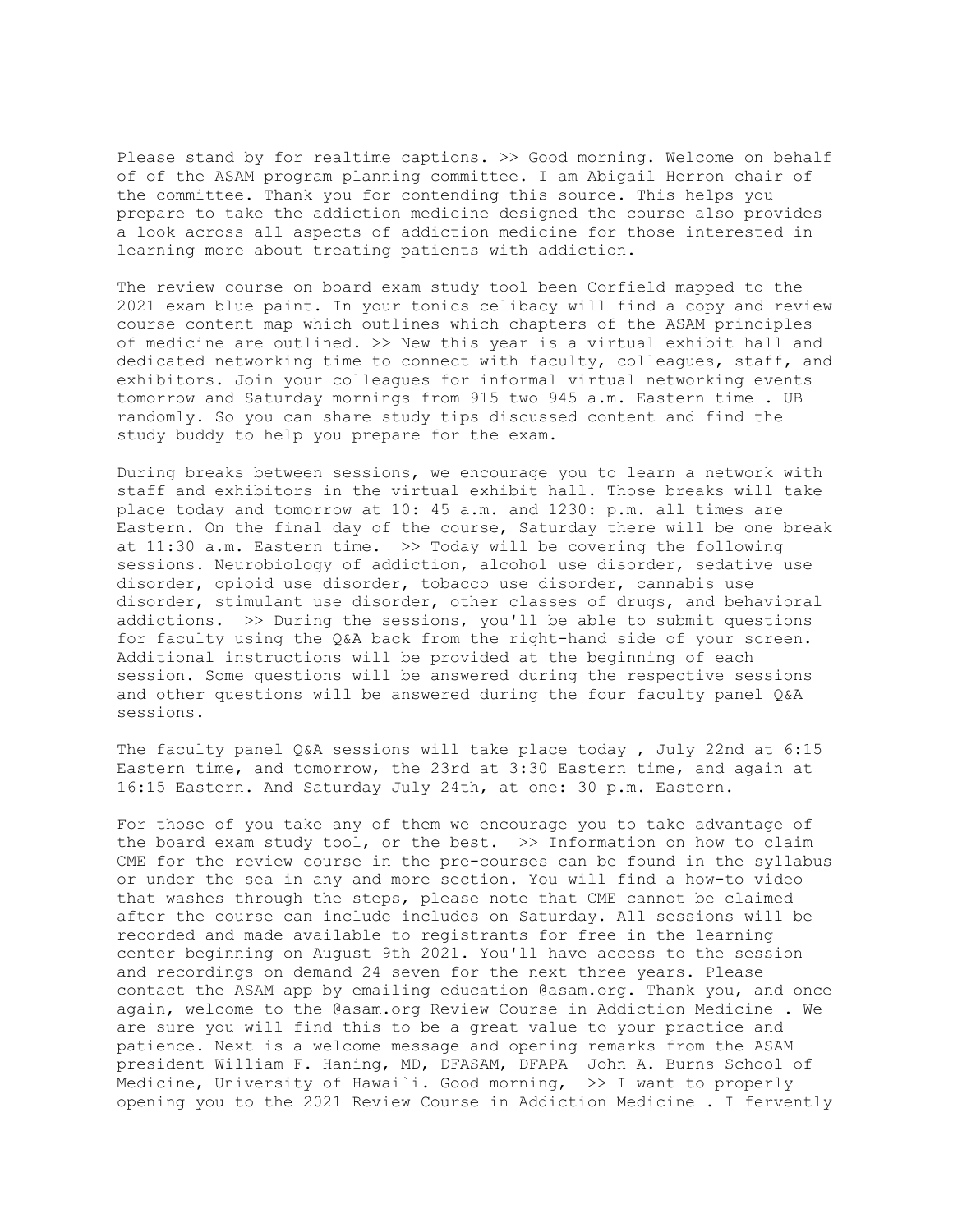think Dr. Herron and doctors are both vice chairs tired faculty for their work and leadership in developing the curriculum and delivering this great course.

I also want to let you know that Dr. Herron has been chair of this committee for the past six years, and this is our last year serving in that role, she's done and incomparable job in leading this course. The incoming chair for 20 2022, is Jonathan Avery, and Dr. Herron will serve as vice chair. For those of you taking the exam Camorra here because you want to learn more about addiction medicine, welcome to our home. This is a big tent of addiction medicine. ASAM, the American Society of Addiction Medicine, used to be the medical Society of drugs and dependents society. Not all kids get the name they want, and some point it became ASAM. And that's where were staying. We wish that you would join us and we thank everyone who is taking the time to prepare yourself for the examination and for the task of treating our patients with addiction.

Not attics, not alcoholics, persons with an illness. If you aren't planning to take the exam this year, we want you to know that ASAM did work with the AB p.m. the American board with addiction medicine, to lobby the American Board of medical specialties with the narrative of extending the addiction medicine pathway through 2025. >> Let's take a moment to contend it's consider the importance of learning more about addiction at this time.

Addiction provides the metaphor for not merely chronic, projectors a syncretic, and contagious diseases, but the single most continuous and reliable disruptor of the social fabric in an above famine and disease. The solutions two and by the way, will be the solution to the epidemic of imprisonment as well. This is certainly been an unprecedented time of strife this year, loneliness, sigh isolation, discrimination smoldering COVID-19, and the spread of the impact of addiction. Individual's family subject to discrimination and prejudice are disproportionately affected and often have less access to treatment resources, less effective care, and less continuity of care.

Reasons for the failure to correct the deficits are unfortunately a sham so they must be corrected. ASAM is working to make quality and effective treatment available to everyone. So, I think each one for taking the time to learn more about this complex condition. American Society of Addiction Medicine aspires to produce the highest quality of training about the illnesses that comprise addiction. For those of you who are already of ASAM, thank you. If you are not a member of ASAM, please get involved. has many interest groups committees and councils. If you join us, income deeply involved, you become part of the solution of an American crisis.

For those who are interested in joining ASAM, we invite you to join now. There is a savings of 50% off the 2021 membership link. It is listed, and the discount code appears on the slide and the ASAM will make it available to all registrants.

I would say by the way, that this is been consistently the best Disney E ticket that I have ever purchased in my career. >> ASAM is planning the next annual conference program in developing plans to ensure safe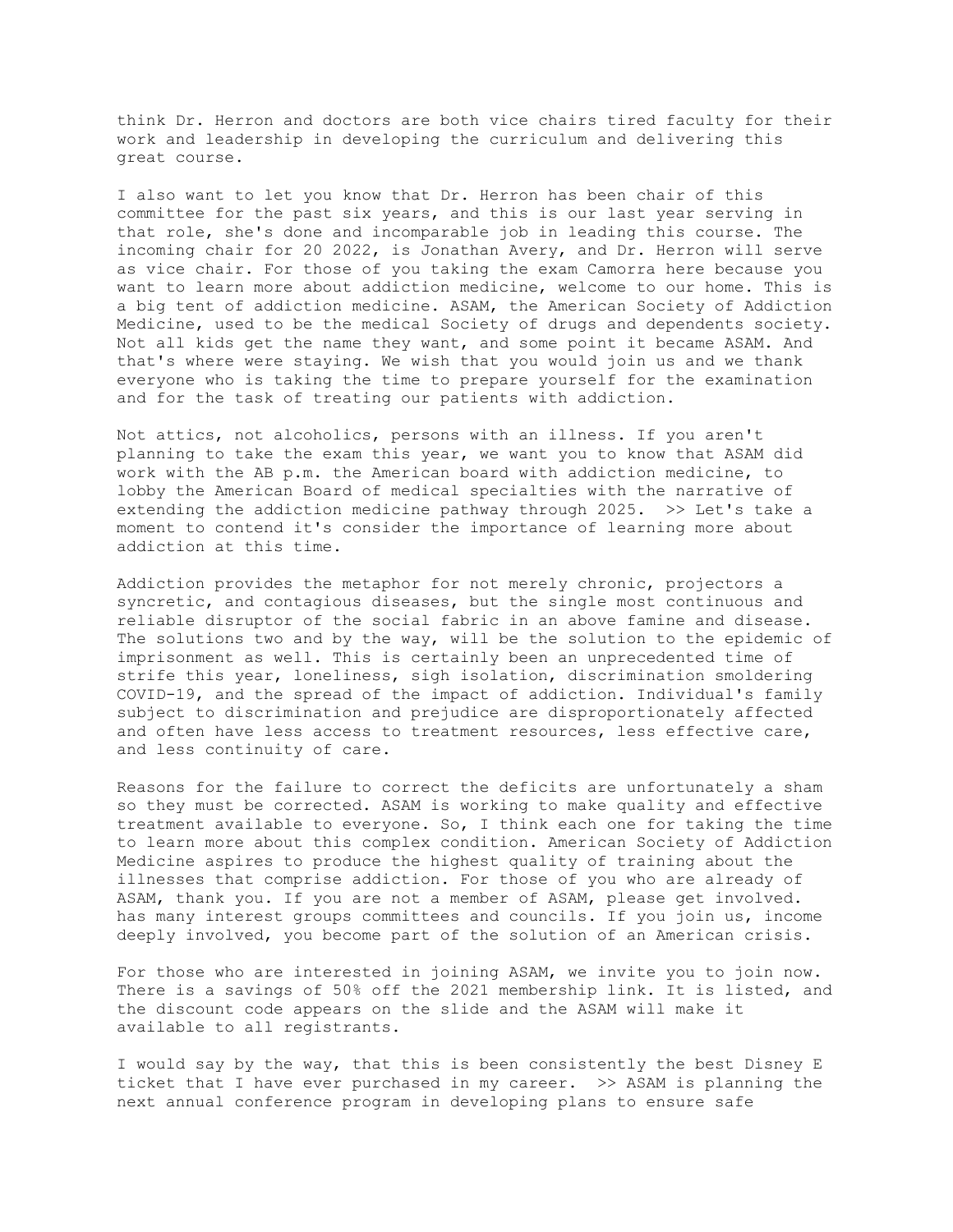environment I hope all of you will join us at the ASAM 53rd annual conference titled innovations in addiction medicine and science, which is March the 31st, through April 30 , 2022 in Hollywood Florida.

Next is our first session to kick off the course. Neurobiology of addiction, key concepts and models with our keynote speaker .

## Thank you.

Hello everyone, the giver joining us for this session, I have no disclosures. Here's how we are going to go about it. We're going to start with neurotransmitters, then move on to the basic model of how we understand addiction during today's times. Then move to new and improved model at some point which is the basic idea. And then move on to implications of basic neurobiological concepts for treatments. I close with neurotransmitters. Once again. Neurotransmitters. On this, here it is. This is a new course and prepares people for taking the exam and these are the things that need to be committed to memory. For every type of abuse, you have a responding endogenous neurotransmitter. This is going to be of explanation in a little detail as you go to different classes of drugs and abuse. But, there you have it. In terms of exams, these neurotransmitters are very popular. They are easy to test. So, people who write exams are particularly attracted to having these neurotransmitters being tested for you. >> Awry, commits those to memory . And we'll move on to the basic model of addiction.

All right. Up until rather recently, people thought that addiction was a moral failure. A weakness of the world. People could not resist interpretation of drugs and alcohol in [ Indiscernible ] succumb to the illness. Then somewhere around 1980 or so scientists around medicine said& Not a typical biosocial illness or of biosocial psychosocial spiritual illness, and the two causes are biological and social forces. Biological forces, primarily genetics, psychological forces, different psychological theories about people using drugs, four self-medication theory of addictions are particularly popular, and quite correct. And, social , of course determinants of addiction and microenvironments, the subcultures, and neighborhoods in which we all live in love and play and work that defined the addiction.

So when these forces come together in a particularly complex fashion, they change something in the brain. They flip the brain switch on, and from that point the addiction text to have a life of its own to a large extent independent of the forces that set it in motion to begin with. He said that again.

You have this file sought biological cycles logical social forces they engraved something in the brain and from that point the addiction lives on its own. This has implications that because all our patients live with the family to see if only we were able to go in there and find the true cause of their addiction, unpack the original problem, lance the boil, as Freud would say, express the pus, then boom , they wouldn't live with the traumatic event. They wouldn't be depressed. They would need the cocaine, they would be depression and addiction free for the rest of their lives. Unfortunately it's not as simple as that. Why? Because once that brain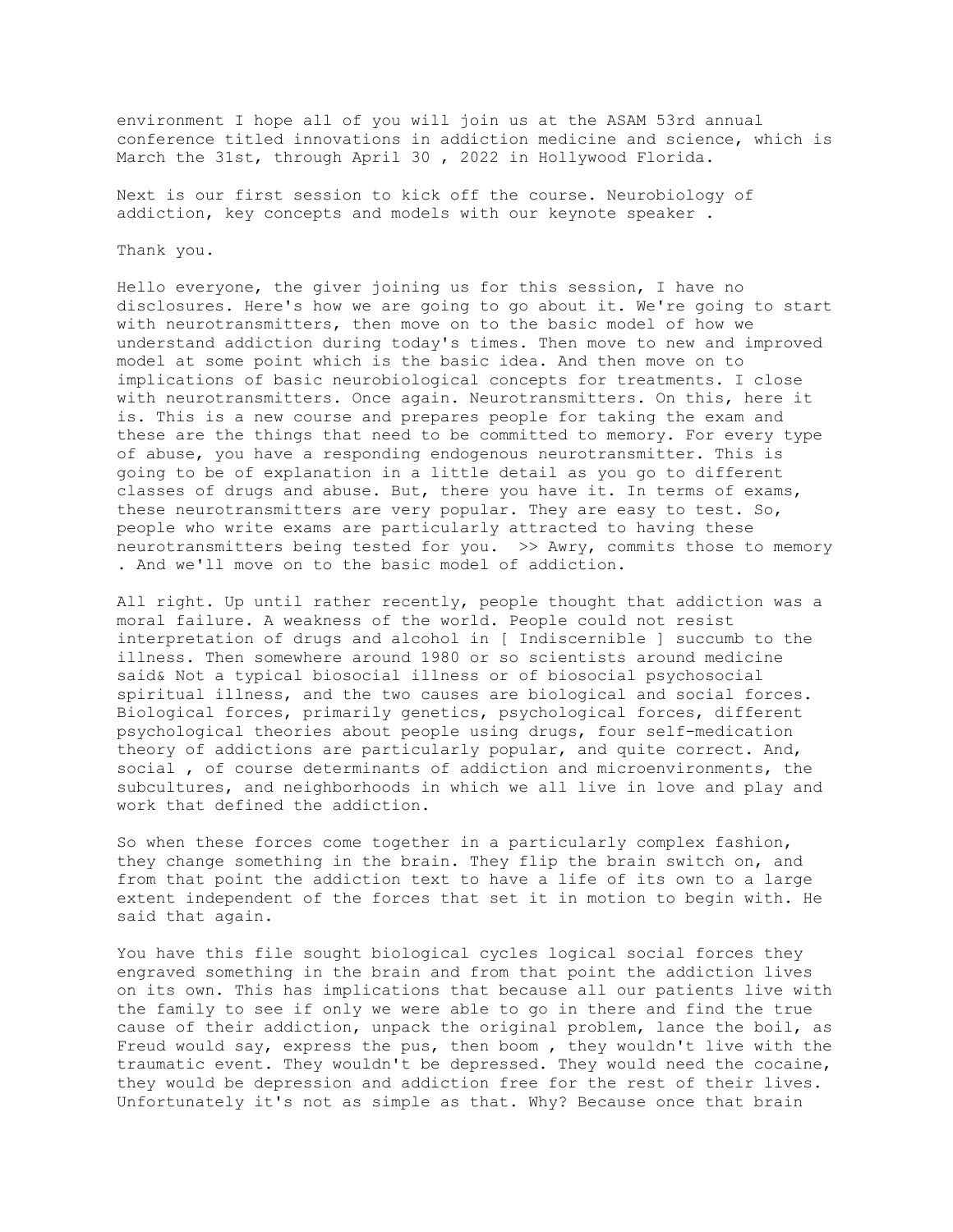switch has been turned on, the addiction has a life of its own, and if you have any chance of success, of course you're going to try everything you can to address this psychological and social issue, but chances are that you will need additional independent treatment for addiction for the patient to be well. >> All right? That's it. We're done. I got two minutes into a three-day course command everything else were going to be talking about just bells and whistles on this fundamental concept. A wonderful model. That is what we use clinically everyday . But, taken to an extreme, it has a major flaw.

It suggests that in the absence of significant biological, psychological, and/or social forces the risk of additions is negligible. Lessig about this. You have a 16-year-old kid, let's say that kid has no biological vulnerabilities to tobacco, their parents did not smoke cigarettes, grandparents do not smoke cigarettes, no biological risk factor is. Let's say that 16-year-old does not have ADHD, or aggression, or anxiety, nothing to self medicate against, no significant psychological forces. Let's say that 16-year-old lives in an environment where hurst prints don't smoke cigarettes, no peer pressure. Would it be okay to go up to her and say, smoke away? You can smoke all the cigarettes in the world you want, and you will never become addicted to tobacco, why? Because you lack a true cause of addition those biological psychological social forces. How insane that would be? Correct? Exactly the major mistake we would make when it came to opioids.

What you have in front of you is an article --Is not even an article, is a letter to to the editor, 10 1/2 lines, and 10 and half of the most damaging lines in all of medicine. >> And Wise is a damaging? Because it gives a ratio. It essentially said that if there's a person who doesn't have significant vulnerabilities to addiction, but have a risk of becoming addicted to opioids in the order of 12,000 to 4 . Out of 12,000 people to use opioids, four will get addicted. >> A huge mistake. Of course this has been put aside is being discredited. The editor himself said this is one of the biggest mistake in his lies. The damage was done. It was published in the Journal of medicine in 1980 and physicians were taught that the risk of opiate addiction is 12,000 to 4.

So, we now know that this is not true. And so we have amended our initial model to include use of the drug itself. The very molecules entering your body is an independent factor along with biological so psychological social forces of addiction. So forget the vast majority of people who get addicted to prescription opioids in the early 2000 did not have biological psychological and social risk factors just lower back pain. They went to the doctor got high dose opioids with high frequency and hydration dosage, and they end up getting it did. >> Okay. Let's move on now to the brain itself. Let's try to unpack this. All of us have this pleasure and reward pathway in our brain. They happen around the nucleus the center of the reward of the brain and limbic system. What these pathways do is scan the world at all times for things that are pleasurable and important, naturally they do more than that, they scan the world for things that are safe and important. Imagine your very own dopamine level nothing too good is happening, nothing too bad is happening, it's around 90%. If you had an amazing meal. Chances are it will go up 250% from baseline. Sex does twice the job of food, and jumps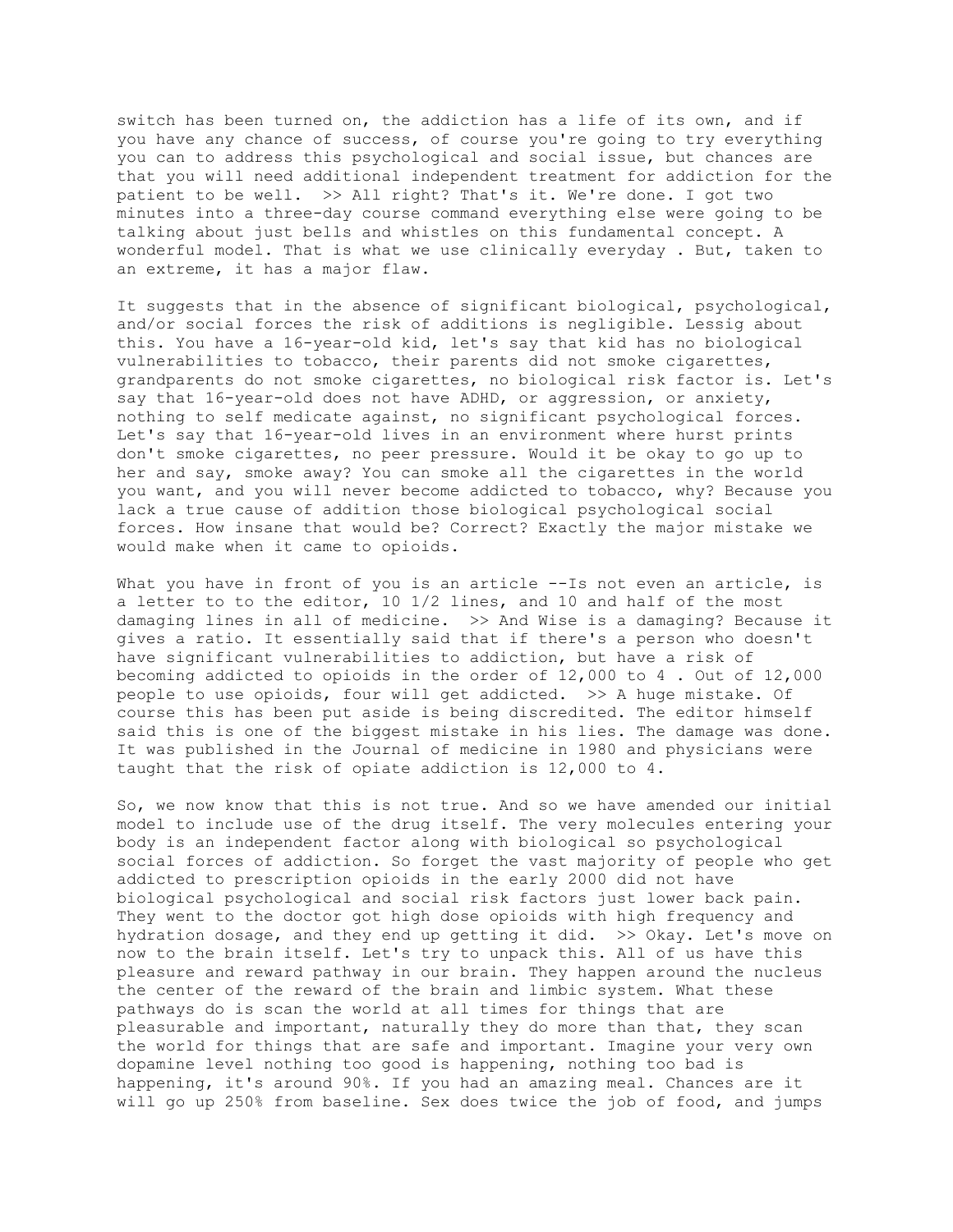the level of the hippocampus to the 2000% baseline. These are everyday pleasurable rewarding salient things we normally enjoy in our everyday world.

Now, out of 30 million chemicals we've identified in all of the universe, there are only about a little more than 300 that have this particular ability to go exactly in the same centers of the brain and activate the mesolimbic system in a way similar to food and sex and of course these are drugs of abuse. As you see in the diagram here the jump the level to 200, sometimes 300% of the baseline. >> From a biological perspective, addiction can be thought as the hijacking of the pleasure and reward pathways of the brain.

All right. Now, once the person gets addicted to a drug, the nucleus, hippocampus and related structures are very closely connected to the hippocampus the memory center of the brain and the amygdala, the emotional center of the brain. We are going to get back to that in a few minutes, where we talk about the new concept, but that pleasure reward pathways of the brain the nucleus hippocampus are sandwiched between our memory and emotions and that's why these hijacked pathways of the blade brain are so temperamental. I'm not saying the people cannot recover, but the majority of people end up beating the disorder, but the ability to go back to using substances for a long long time, if not for the rest of their life.

Now, miles and miles and miles away from all of this drama that happens in the primitive part of the brain are the frontal lobes. In the frontal lobes, is possible for executive pop function for rational thinking, for planning . It's the more civilized part of our brains. Fortunately, or unfortunately, the more primitive part of the brain with the nuclear circumference of the pressure will pathway and the hippocampus is not very well connected to the frontal lobes.

Before the age of 22, not even the hardware is fully developed between the limbic system and the frontal lobes. That's how we start to understand the adolescent. The adolescent falls and loves and fails to see the light at the end of the tunnel is not so much that she or he doesn't have fully developed frontal loads or this is part of it, it's primarily that they cannot use those frontal lobes to modulate an explosive limbic system. >> Now this disconnect between the frontal loads of the more primitive part of the brain, is not all bad news.

How do we start to understand appreciation of the arts? Music? A sporting event? Or even having sex unless we are able to disconnect the frontal lobes from the more visceral, more primitive parts of our existence. Allowing another human being to enter and your body or entering the body of another human being is absolutely absurd from the frontal lobe perspective. If was left to the frontal lobes, you would never be able to have sex. We have to be able to couldn't disconnect this apparatus to allow the primitive part of the brain to take over. Now this is all nice and good, and we do have some judgment on how to do that, until the pleasure reward pathways of the brain are hijacked by drugs and abuse. At which point there's one agency that can keep the brakes on the operating part of the brain is not open to people because of this it can disconnect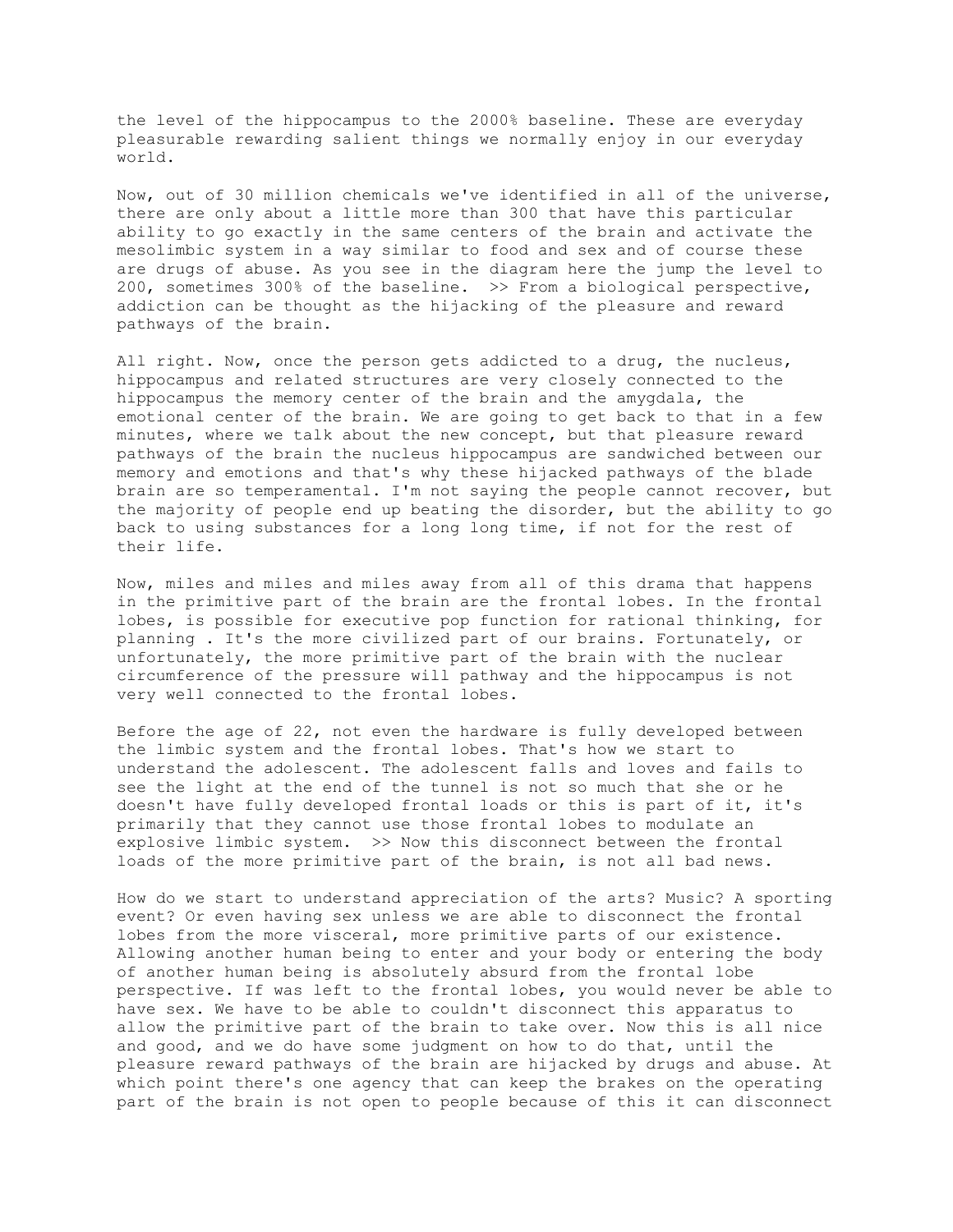that I just described. Ultimately, the war on drugs is a war between the hijacked pleasure pathways of the brain that scream I want, I want I want, I need, I need, I need, and the frontal lobes a try to keep the person safe. When the hijacked pleasure reward pathways when, the patient relapses, and when the frontal lobes when, the patient is in recovery.

This is the fundamental two-part equation of addiction. >> The hijacked pleasure reward pathways of the brain versus the prefrontal cortex that tries to keep the person safe. >> Okay, let's see what we have added to this fundamental model. We have three different concepts, the motivational circuitry, that and T Ward pathways, and the immaterial perception. All right, first of all the frontal lobes are not uniformly are best friends. Now it was said many years ago when he for biology caught up with things, when they said the stinking thinking of addiction. It turns out that medial part of the prefrontal cortex may very very well be affected directly by gradual abuse, and make the person be enabled to use rational thinking to his or her benefit. >> What am I saying here? There is the lateral part from the cortex this is very much as I explained in a classic bottle, the person, the part of the brain that is the ally of any clinician, the part of the brain that keeps the person safe , and then there's this stinking thinking of addiction, the medial part of the frontal cortex can that can actually get the person in trouble. Seemingly irrelevant decisions, we can rationalize things to facilitate addiction , all that is probably the result of the effective motivational circuitry of the brain which resides primarily in the medial part of the prefrontal cortex pick >> This is from late 2020 American Journal of psychiatry Association. The American Journal of psychiatry, and it essentially has three parts. The intoxication part with the sailings as we talked about before talk about the hijacked pleasure pathways of the brain the more primitive part of the brain that gets hijacked when the person gets addicted to drug abuse. This is countered by the prefrontal cortex. But it has two parts to it, the good guy which is the lateral part and the stinking thinking of edition which has to do with the preoccupation of the patient which has to do with when they are lateral part of the prefrontal cortex. Major interests and major focus of the Society of addiction has been the extended amygdala, and the dark side of addiction the , sometimes called Hyperkatifeia, in fluence by genetics childhood trauma, all of these epigenetic's, they affect the anti-reward pathways of the brain, the dark side of edition. This is the most complex one. And probably the most difficult one to explain, but I'm going to try my best.

All right, I'm going to try to do that by playing a couple of games first, then we are going to see how we go through this together.

This is money here, we are going to play the game as best you can.

So let's play the first game. I give you two options. Either usher a gain of \$250, or option B, you have to gamble in which case you have a 25% chance of gaining \$1000, and a 75% chance of gaining nothing. Let sit for second.

All right. The majority of people would go for the sure gain of 250. People who are more Russ Bowen, may go for the gambling. But most of us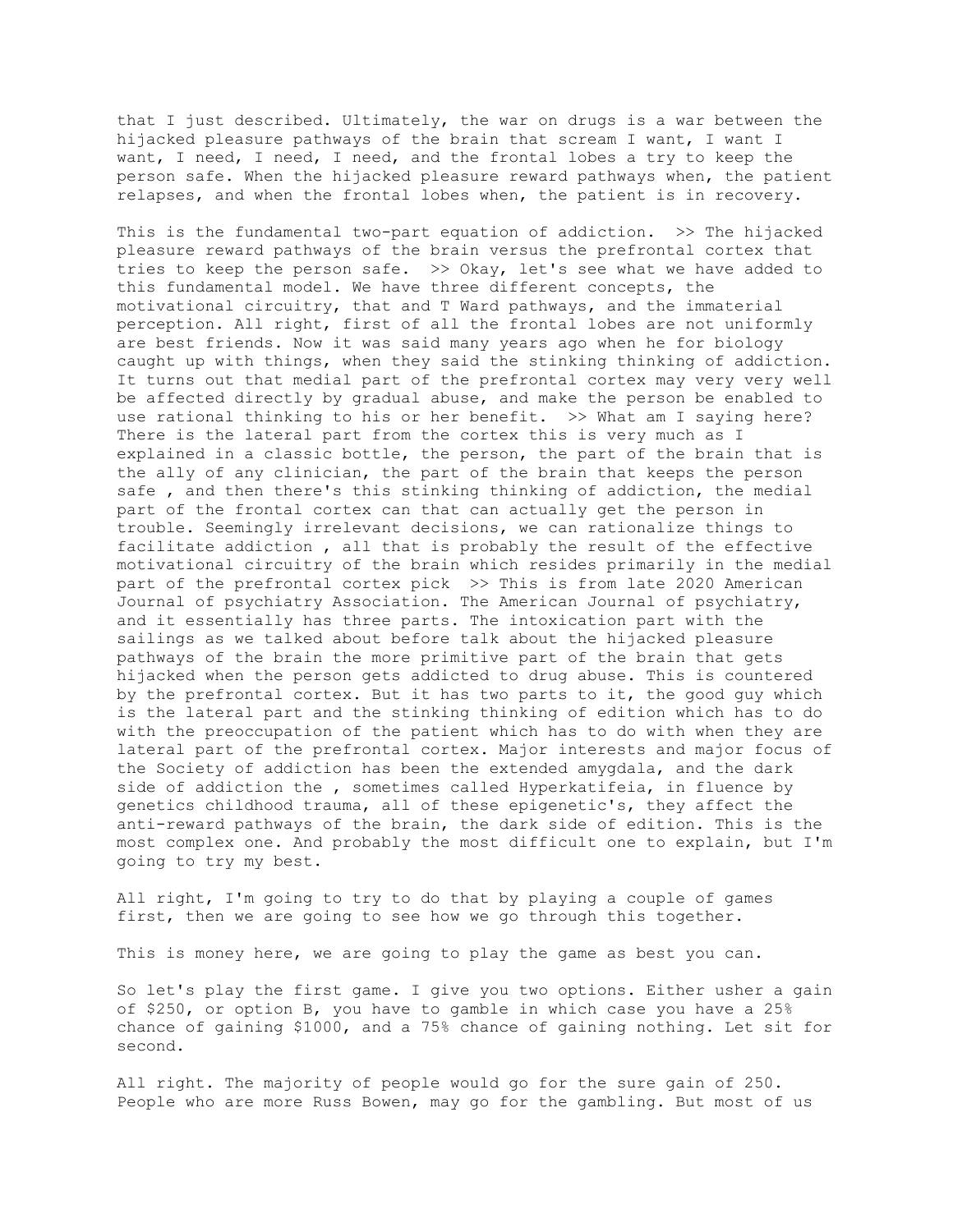will go for for the short game. By the way who came up with this kind of games, both are psychologists and are getting a Nobel prize in info makes to show that you can capitalize in this kind of middle distortion and make millions. >> All right, let's erase the amount from our heads the best we can, and let's try to play game number two. Again I give you two options. Option a, assure loss of \$750. Option B, you have to gamble. You decide to get a copy of the 25% of losing nothing, or 75% chance of losing it thousand dollars. Let it sit for second.

All right. The majority of us would actually choose option  $B \rightarrow \infty$  Now, let's put that in terms of edition. Both if you keep on playing, you are not going to make or lose money, they're completely equal in terms of financial gain or loss. But when it comes to gains, then we are very concerned. We avoid risk like in game one. >> But however, when it comes to losses, we start feeling that kind of pain, then we've got to become far more risk prone.

As it turns out, earlier parts of addiction people are more conservative. The plan to reward past byways of the brain are talked about before go on spikes that give you gains, are the main affair and therefore people do everything they can to kind of ensure that they make these gains it did not take away any chances. However, as addiction progresses, the antireward system seems to be taking over giving people that dark side of addiction . Given that person that hyperkatifeia, that inability, that annoyance, irritability, restlessness, malaise , anxiety, insomnia that kind of thing, and then people will do anything they can to avoid that painful situation. >> So, addiction really starts more as a pursuit of fun and games, and then moves over to a desperate attempt to avoid definite pain. >> Here's an older experiment, it's Datsun grass, this is happening over a period of weeks and months, but the top panel shows the activity of the reward path of classic [ Indiscernible ] reward pathways, and the bottom panel shows the activation of the anti-reward pathways to the brain which are much more complex in terms of their neurotransmitters. As you see here in the earlier parts, the [ Indiscernible ] upticks mask whatever activation you have of the antireward pathways. But as the process regresses, the [ Indiscernible ] upticks become less and less prominent, this is not just because of tolerance, it is more because of the addiction circumference, while the anti-reward pathways become deeper, deeper, deeper, and deeper in the end of the Friday the addiction. So the third comportment of hyperkatifeia of the navigated the effect of the addiction seems to be more was somebody that lives with a chronic form of the illness.

All right. And finally, the three new concepts that we are federating is interception. Interception is a sense that lives at the insular part of the brain between the inner and outer cortex. Interception signals to us the state of our physical being. All kind of somatic signals have to go through the insula through interception. And they get consolidated at the insula , at which point the insula pretty much decides which ones are to be experienced. Which ones are to be given meaning, or not.

I think this is gotten a little confusing. >> Let's play a game. Oh, let's do an exercise, okay? Let's do this exercise and I will try to explain this more. When I say so, I wanted to get up wherever you are in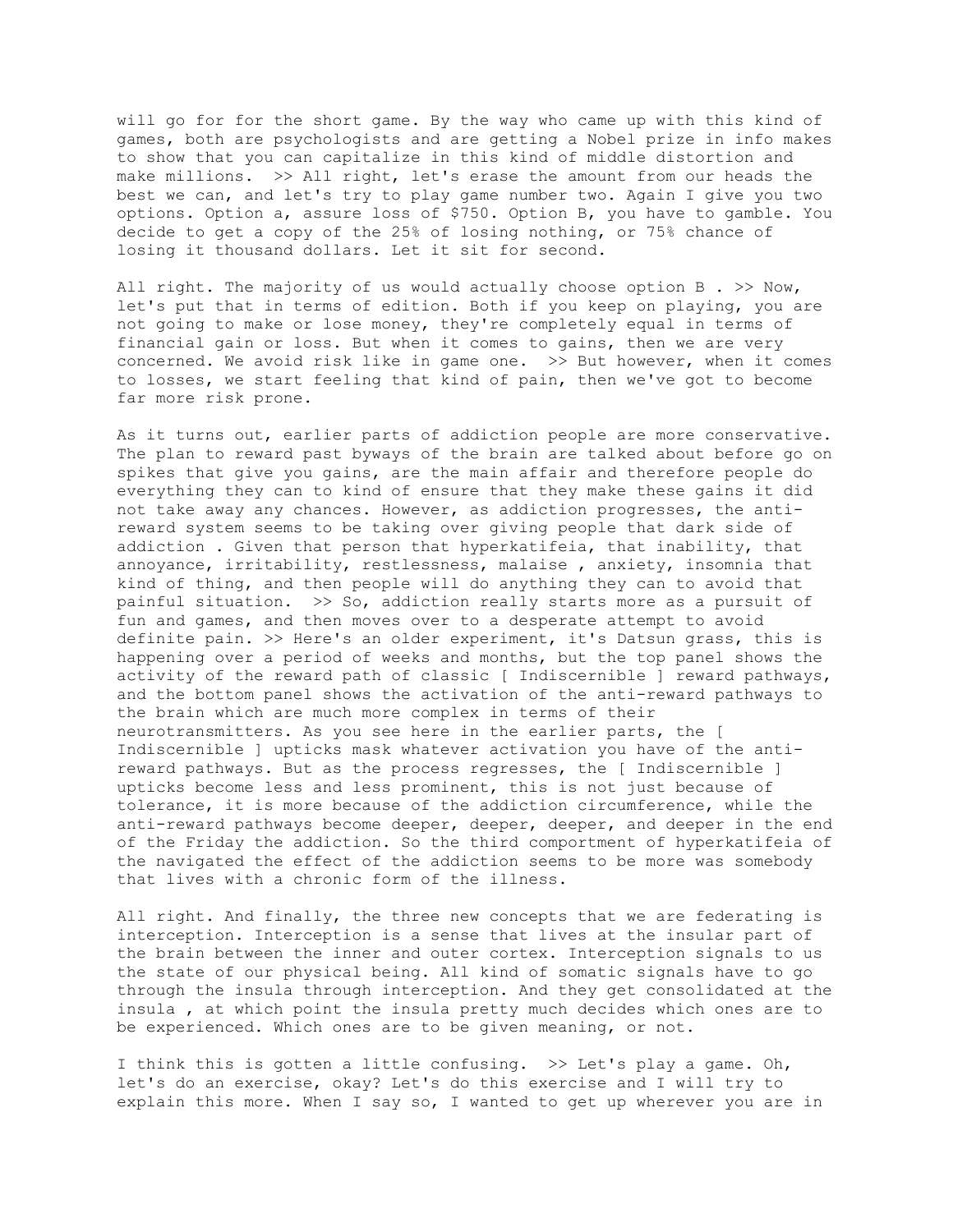close your eyes for 20 seconds. Okay? During those 20 seconds, I want you to focus on somatic signals, things that are being --That your body is telling your insula. The room is too hot, the rooms to call. You want to go to the bathroom. A fleeting sexual thought. A craving smoke a cigarette. If your cigarette smoke, whatever it is, that is physically your body telling your insula. So during the 22nd, were not to talk, were not to do anything, we're just going to be concentrating on your somatic signals. I hope that you are going to be experiencing some of those somatic signals that you may not have been experiencing over the past half hour or so because of the lecture.

The concept here is that the insula, for the past half hour may have been deadening those the somatic signals, and getting the signals that you got the low back pain, you have a little kind of like pain but has been offloading them to the advantage of the lecture itself. If I stop talking for 20 minutes, and talk about something else, and all the signals that a been bombarding, the insula will be allowed to be experienced. So that's the idea here. So 20 seconds, everybody gets up, and we close our eyes, I'll get up as well. So. Close your eyes. >> All right, that's it. [ Laughter ] so I hope during the 20 seconds, you did feel things that were there before, but they were not experienced because of the preferential activity of your insula to only give meaning to some things but not to others. How does that relevant how is that relevant and addiction? It seems that when all those forces are battling it out in your brain, you have the hijacked reward pleasure pathways of the brain, yet the lateral and the prefrontal cortex and give you sets you got the medial read frontal cortex with stinking thinking of addiction, you have the antireward pathways with the dark side of addiction trying to --Keep on streaming for you to avoid the definite pain. All these things are duking and battling it out at a very end, in order for the person to either pick up or not pick up the insula, is the one that needs to give meaning to this kind of craving for the person to actually behaviorally perform the act.

There's a wonderful study , from almost 15 years now, were Buckley showed where people have a stroke and they are heavy heavy smokers, get a stroke and the insula and survive the stroke, and there's the other side, not only do they smoke cigarettes, they quit smoking after heart attack or stroke, but also important no craving for cigarettes. >> Pretty amazing. The way we understand that is that the craving for the cigarette is there, it keeps him bombarding the insula, but because of the stroke of the insula, it's not really available to give meaning to that craving, and therefore the person has not experienced the craving for cigarettes. All right. Let's move on to achievements and how we are discussing this. First idea 1950s 1960s, anything the patient suffered for, we put them on the couch and hope for the best. Terrible idea. Absolute failure. Why was psychoanalysis or psychotherapy not be helpful in treating addiction? What does psychoanalysis do best? Psychoanalysis shrinks the frontal lobes, that's what shrinks for the psychiatrist. We shrink the frontal lobes and we allow the more primitive part of the brain to take over. Essentially we get permission to patients to break some rules, have some fun, go over there, be happy. >> The adult to suffer from addictions, what we want to do for you is shrink your frontal lobe so we can allow the more primitive part of the brain to take over. We are going to look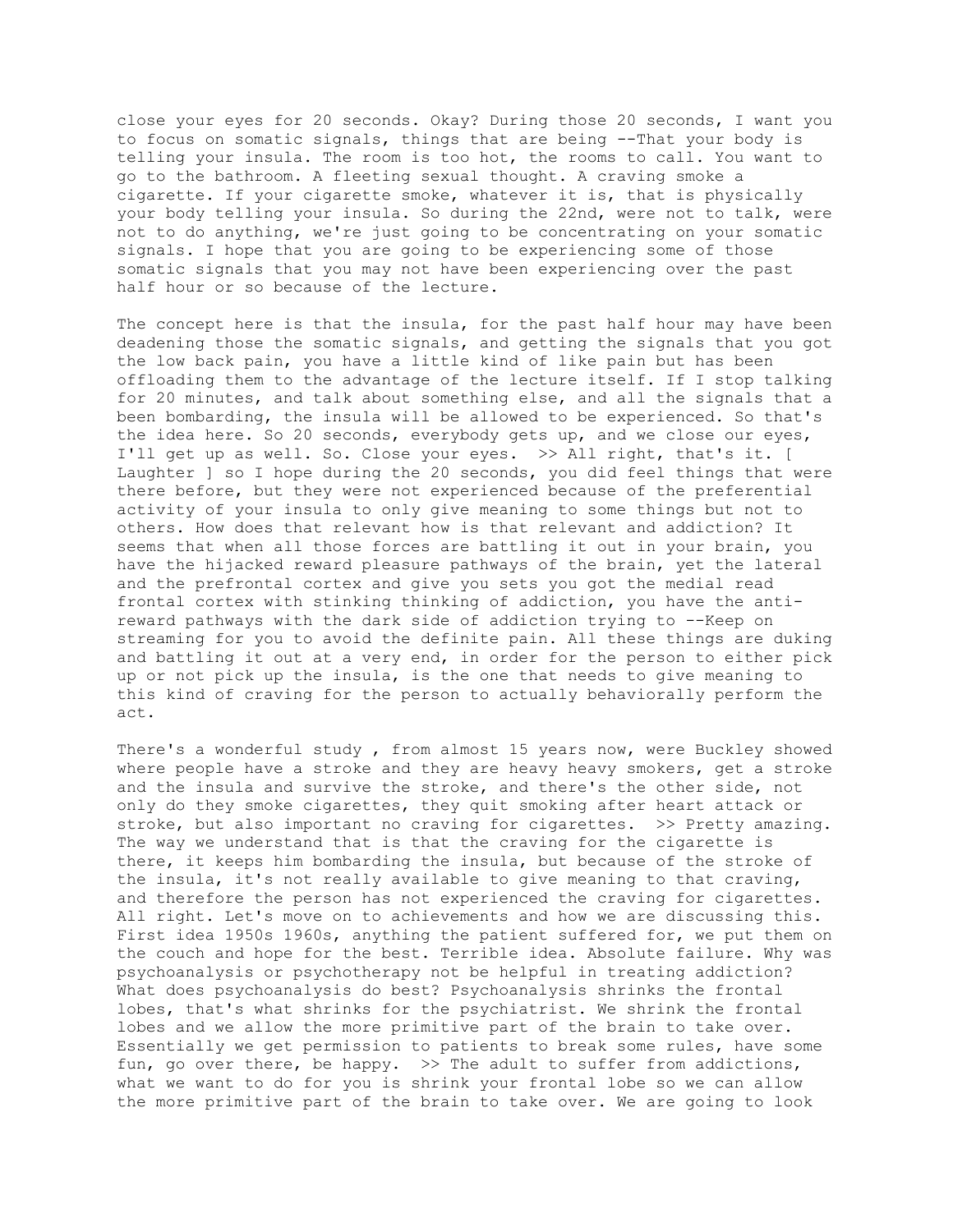at you if you have three heads. If anything, with that, it's exactly the opposite. The task is to beef up, especially the lateral part of the prefrontal cortex, in order to get the person to be safe.

So that's why it was a terrible idea, it was a failure , and actually that's what gave rise to the myth that addiction has a treatment. You have one and one only treatment, that treatment doesn't work, he works to make people work worse . Your obvious conclusion is that makes the condition untreatable. >> The idea is not that when seeking an addiction there's nothing that you can be done about it, it stems all the way back to the failure of psychoanalysis to treat the addiction. The second idea, let's welcome up boot camps. The Senate non-model in California, the refundable denial, we are going to slap the person around, sometimes physically, write down the defenses, and therefore, you, reshape the person from scats. Another terrible idea, most people get worse. Most people don't have the problem fixed, so that was another disaster along with the first slide.

And now we live in the third grade of our current treatments which are medications, mutual help, and psychotherapy and counseling. These are certainly hallmarks of safe and effective addiction treatment . I just want to say a few words for each one of them. What we have in terms of medications?

To classic strategies in it is addiction medicaments, on the one hand we have agonist treatment. Let me give you monocle that is going to activate the system to make adverse to the drug of abuse, and then what we have is methadone for opiates a patch of nicotine for tobacco, and other treatment fully activating the cell and therefore cutting down the cravings for

On the other hand, we have partial agonists, mail trucks and for alcohol. Or heroin. They shoot up, nothing happens, afterwhile they say it's too much money too much trouble too much legal exposure they don't use.

The major major innovation has been the introduction of a third strategy of partial agonists. What they do , is on one hand they do give you a shield that protects a person at the same time activates the cell at the 40% level, and therefore cutting down the cravings. For tobacco, for all appeals, the major strategies for treating addiction from pharmacologically in the 21st century. As you can imagine a major advantage of [ Indiscernible ] as a partial agonists in the ceiling at very high doses these are very rhythmic this does scale, very high doses, you don't activate the cell wall at hundred percent so it's virtually impossible to overdose and have respiratory collapse due to the turnoff.

All right. Mutual help. This is an older study. It was done where we ask Marigold staff to bring things that were most important for people's recovery.

Here we have it on the very left. The medical staff said housing government service and outpatient treatment are at the top of the list. And the patients were in appease God medical services at the bottom of the list. And we asked patients to rank those 11 treatments, 11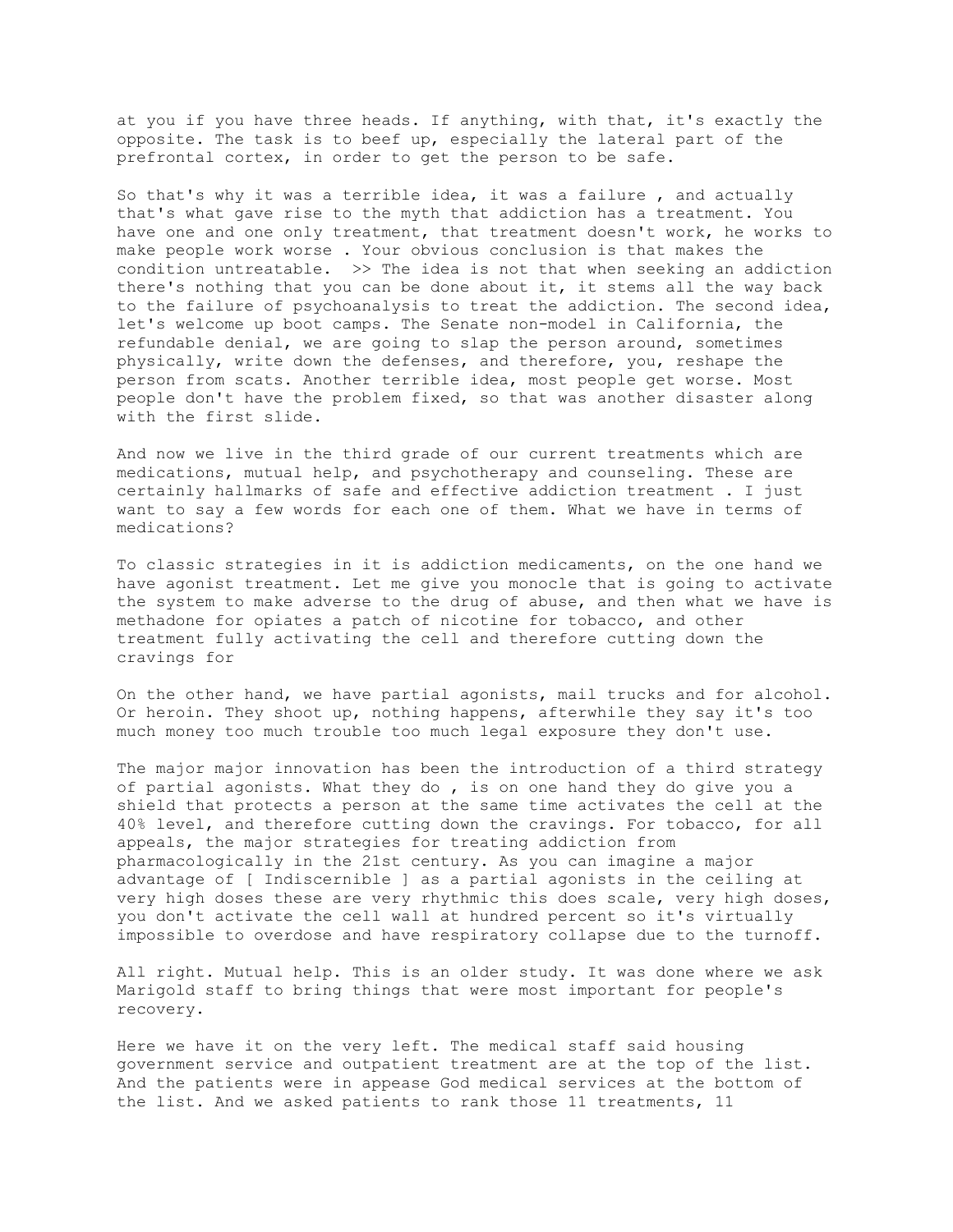interventions, components of recovery, in a very different picture emerged where in appease God and job in government services at the bottom of the list. So differentiation of what is needed to be in recovery. And then Lisa Goldfarb have the amazing idea of going back and asking people asking the medical staff the following question. What do you think the patients think is most important for recovery? We asked the medical staff what the patient's consider most important for recovery? And look at that this is the third panel on the right. Once again housing, outpatient tubing, and medical services are at the front of the list, and God spirituality AA are at the bottom of the list. >> So not only we live in a different page that our patients, but we also don't really have a clue what that pages that are page patients live in. A major disconnect between the medical establishment in our patients. >> Once again, this study was done , 25 years ago, transit [ Laughter ], anyway, at the end of the century. It's been years ago. Things have dramatically changed now, but I'm not too sure that they have.  $>> 25$  years ago, yeah, it is 25 years ago. [ Laughter ] all right. I think that was a psychodynamic moment that I had there. I can let you know my fellowship was that Bellevue.

All right, in terms of psychotherapy and counseling, cognitive behavioral therapy is the cornerstone of psychotherapy, and you can have more in lecture on that I'm sure. But what is emerging and has emerged as a major force as well is motivational interviewing. This analyzes automatic thoughts behaviors and feelings and allows people to have some alternatives to dysfunctional automatic thoughts, behaviors, and feelings. Originally, the way it works, at earlier stages of change. It's wonderful , CBT rewrite requires engagement for the pavement , it has homeward structure, and if someone is not particularly interested in changing anything in their lives, it's unlikely they'll be able to fully engage in CBT. Enter motivational improving, and it helps people become more motivated for change.

And the fourth faith of treatment , mindfulness . We haven't fully cross our T's and dotted all our eyes at this point, but it is emerging as quite a potential major treatment in addiction medicine. Now, how does that work? We essentially take advantage of the insula , what we talked about before. So right at the cusp, right at the hijacked pleasure and reward pathways are about to overwhelm the lateral part of the prefrontal cortex, right where the addictions about to overwhelm the persons result to say stay sober, right at that moment with the cravings are bombarding the insula and saying use to use, use, use, use, use, use . The person may be able to disassociate her disconnect to see how his life happens is a different level for mindfulness exercises. Tricking the brain to wait a bit, ride the wave of the craving, and therefore experience their solution on the other side and be safe. I always use exercises like think about your craving as a suitcase in the baggage claim area of the airport, and he goes around, and you know that you can pick it up, or you can leave it and it's going to come around again. Giving a person a more sophisticated sense of self , giving them an observing ego as we also call it in psychiatry and see their lives as possibly happening from the outside in. >> A couple of things that are emerging are CBT apps. Again, not all of these are crossed and the eyes dotted for that, but it seems like CBT may be particularly amenable to cell phones and apps and being